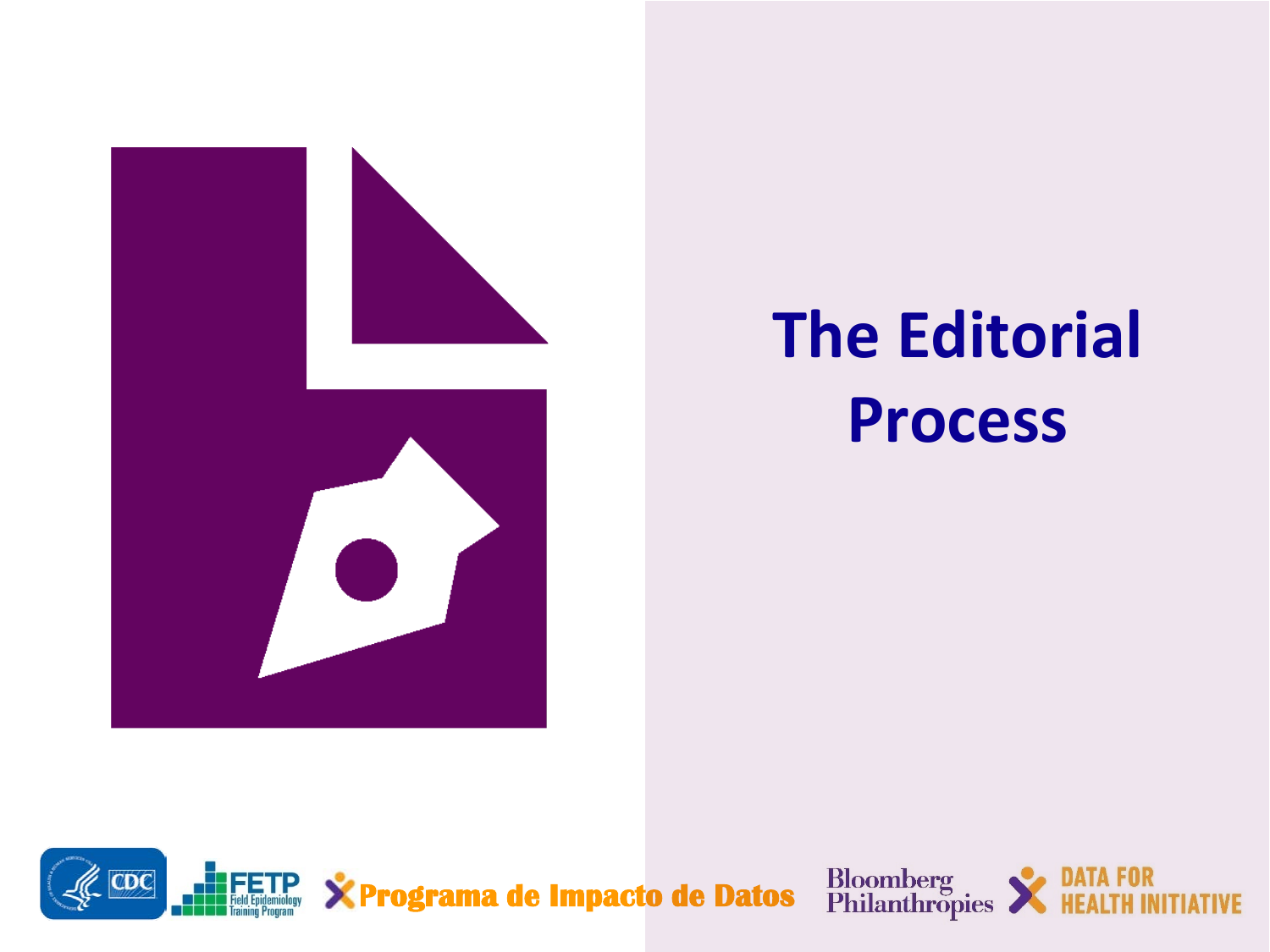## Lesson goals

- Know the different reference styles (Harvard and Vancouver)
- Understand the clearance process
- Know the three levels of editing and the difference among them
- Know what a style guide and a branding style guide are
- Know how to edit a document professionally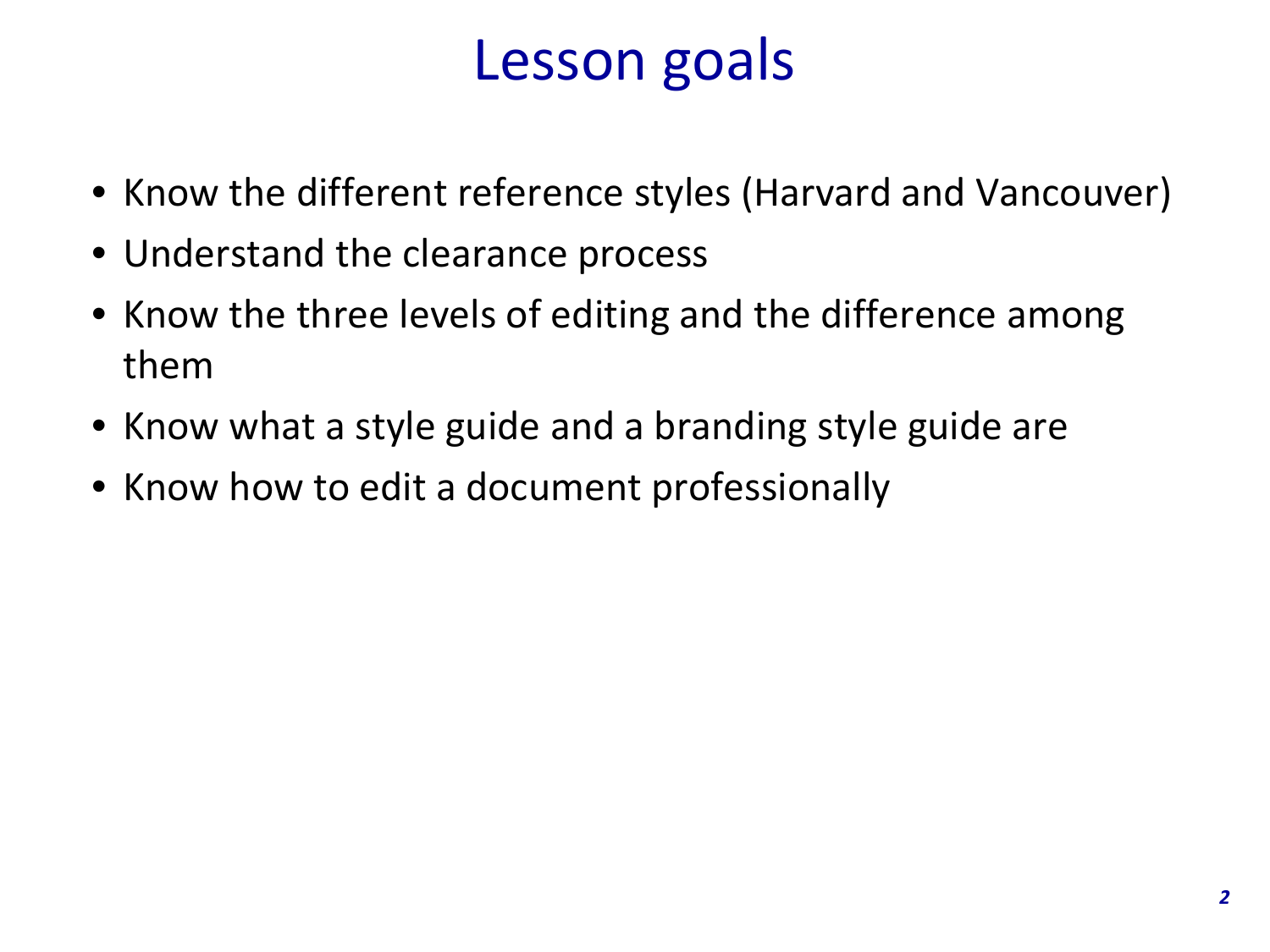# Formatting

#### • **Text:**

- Word processor (Microsoft Word)?
- Word limit (does not include ancillary materials)?
- **References:** Format? (see next slide)
- **Tables and figures:**
	- Tables: format (Word, Excel)?
	- Figures and maps: format (Adobe Illustrator, PowerPoint, Excel)?
	- Legend format?
	- Color or black and white?

#### • **Footnotes:**

- What program: MS word, Endnote?
- Footnote symbols: \*, †, §, ¶, \*\*,††, §§, ¶¶, etc?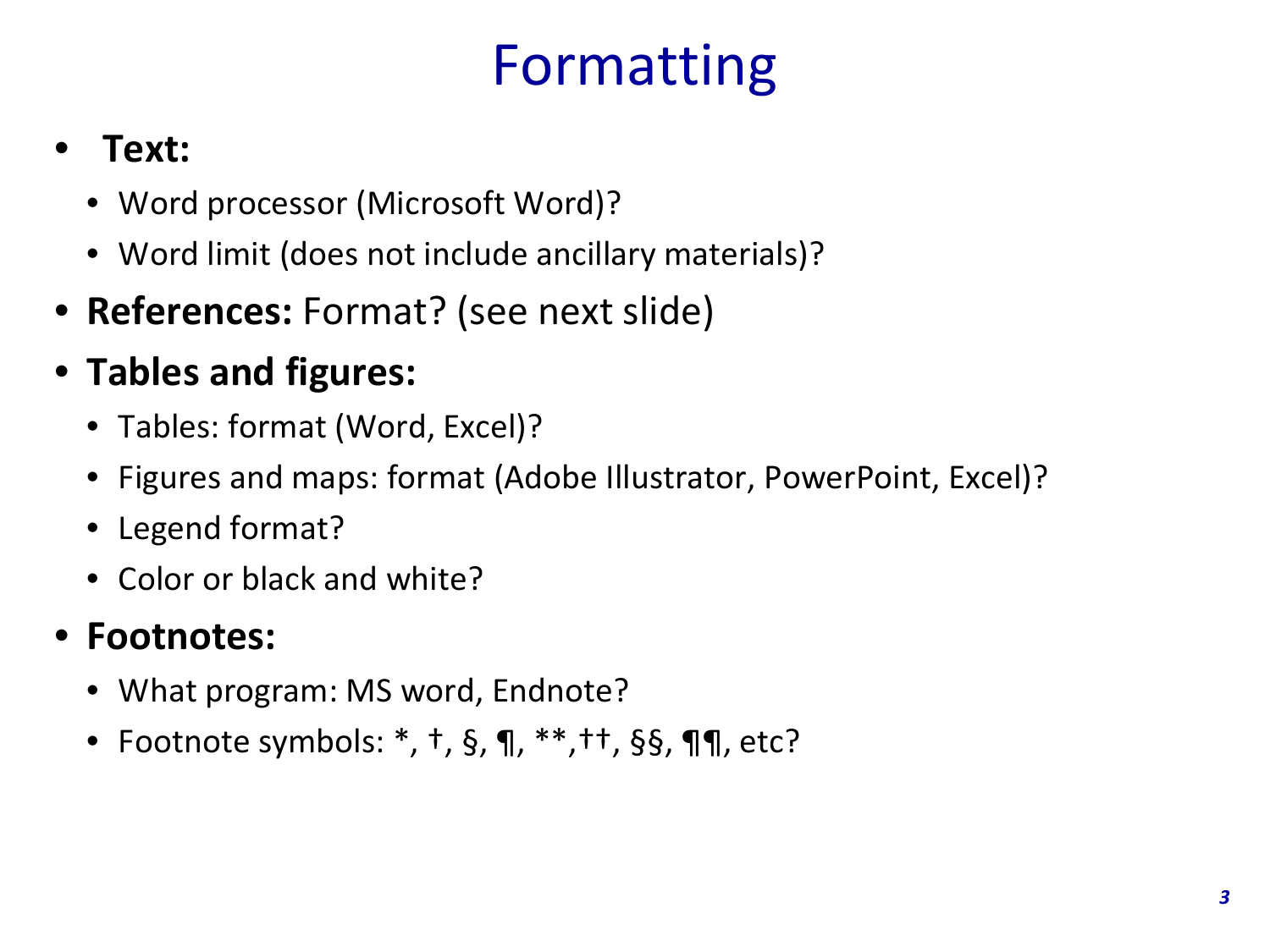## Two reference styles

| <b>Harvard</b>                                     | <b>Vancouver</b>                         |
|----------------------------------------------------|------------------------------------------|
| (cited by author-year)                             | (cited sequentially)                     |
| In text: Last name of author +<br>publication year | In text: A number                        |
| At end of manuscript: Listed                       | At end of manuscript: Listed             |
| alphabetically by authors' last names              | numerically in the order of appearance   |
| Example:                                           | Example:                                 |
| • In text: The largest EVD epidemic                | • In text: The largest EVD epidemic      |
| occurred during 2014-2016 in West                  | occurred during 2014-2016 in West        |
| Africa (Allan, 2016).                              | Africa. <sup>1</sup>                     |
| • At end: Allan, Marc. Ebola outbreak              | • At end: 1. Allan, Marc. Ebola outbreak |
| in West Africa. Emerg Infect Dis.                  | in West Africa. Emerg Infect Dis. 2016   |
| 2016 Sep                                           | Sep                                      |
| Seldom used                                        | Used by most journals                    |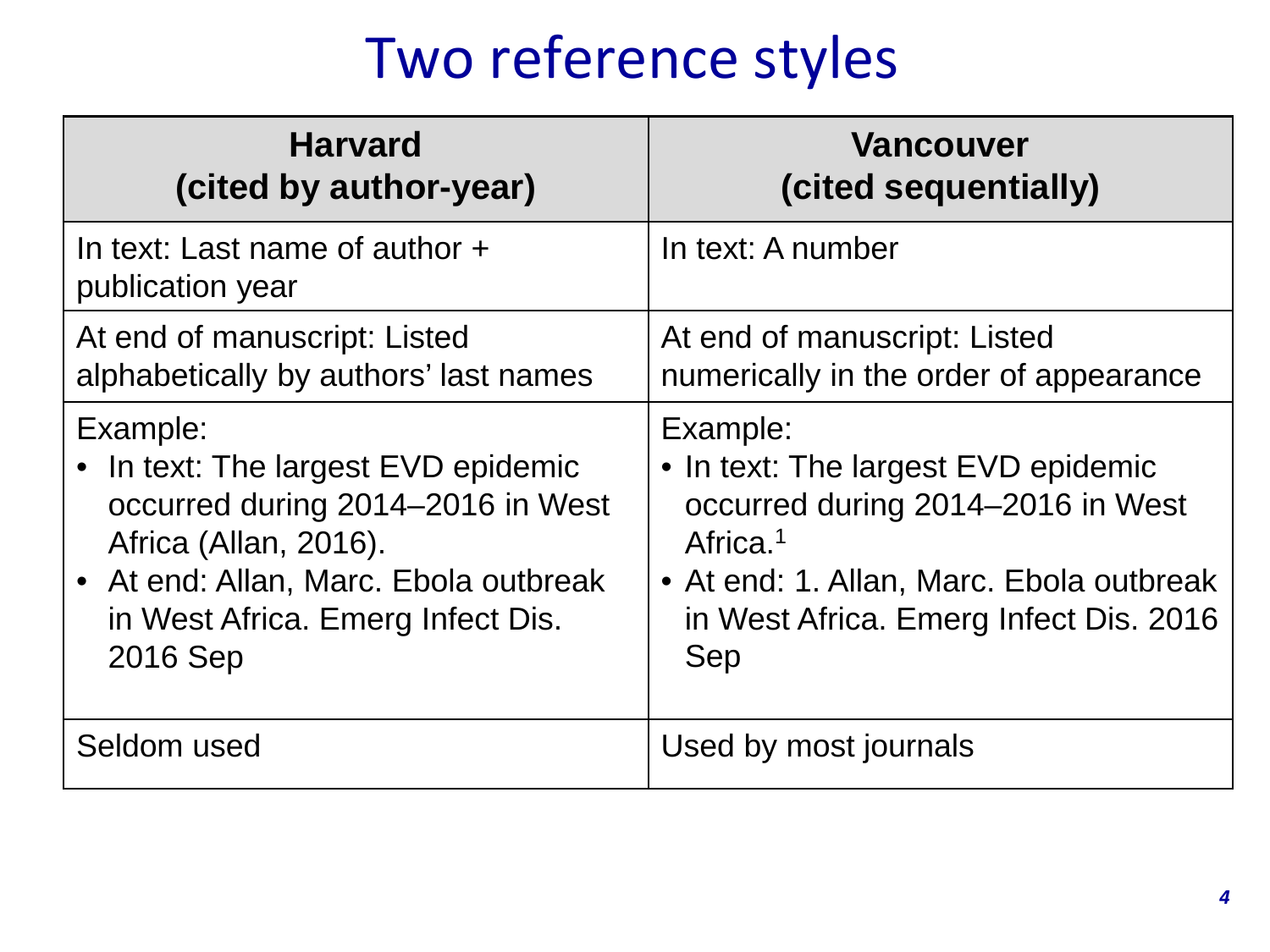# Your turn: which style is better?

- Harvard style
	- "Blake and Wallace reported that the measles vaccine was effective.  $(12)''$
	- Vancouver style
	- "The measles vaccine is effective. (12)"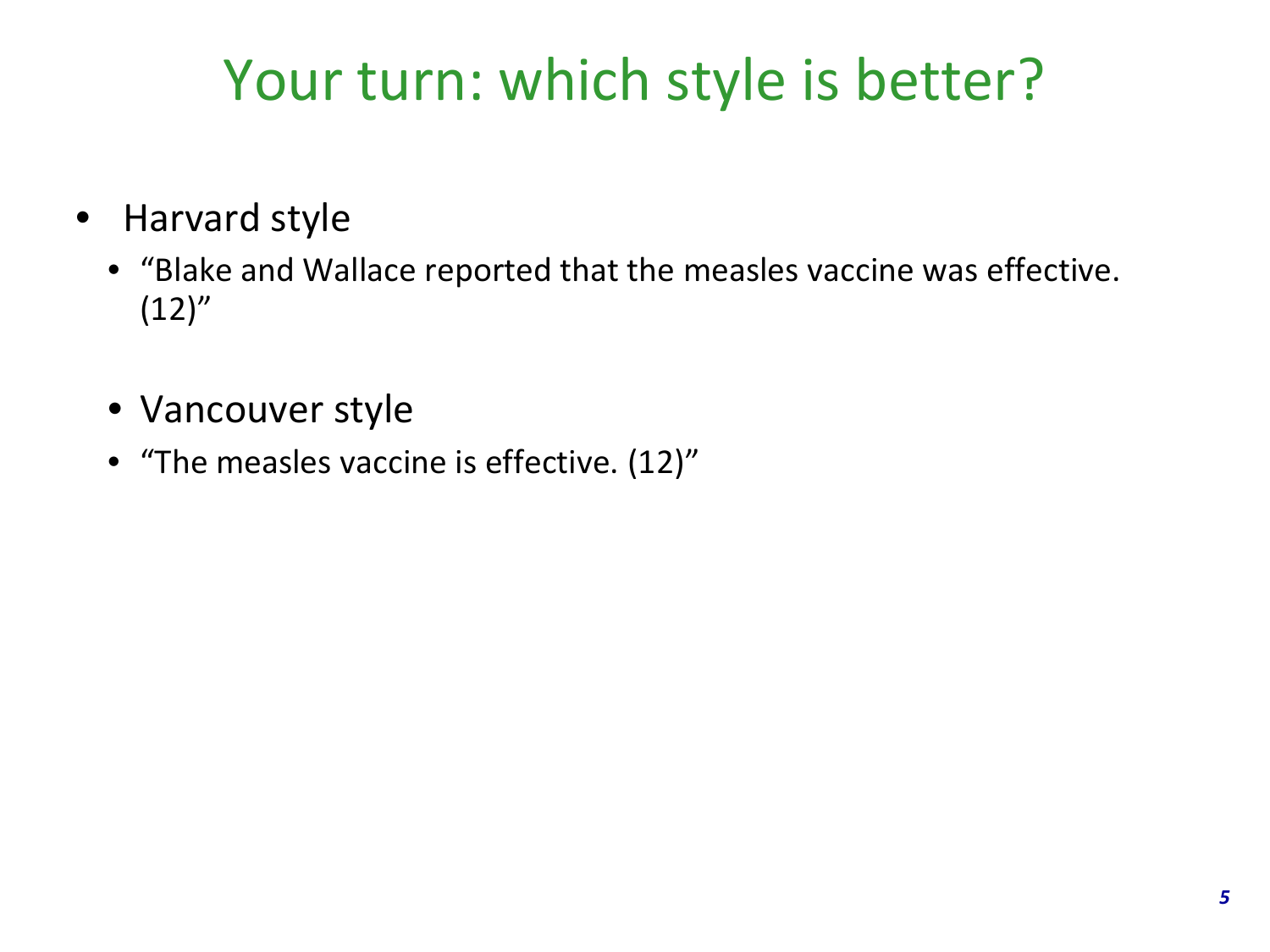### What source materials to cite?

| <b>Valid sources</b>                                                       | Undesirable sources                                                      |
|----------------------------------------------------------------------------|--------------------------------------------------------------------------|
| <b>Recent articles from peer-</b><br>reviewed scientific journals          | Abstracts from conferences or<br>conference proceedings                  |
| Articles accepted for publication<br>("in press")                          | Unpublished data                                                         |
| <b>Reports from established</b><br>organizations (ex: CDC, WHO,<br>UNICEF) | Work not yet accepted for publication<br>("submitted," "in preparation") |
| <b>Books</b>                                                               | <b>Personal communications</b>                                           |
|                                                                            | <b>PhD theses</b>                                                        |
|                                                                            | <b>Textbooks</b>                                                         |
|                                                                            | Wikipedia and the Web in general                                         |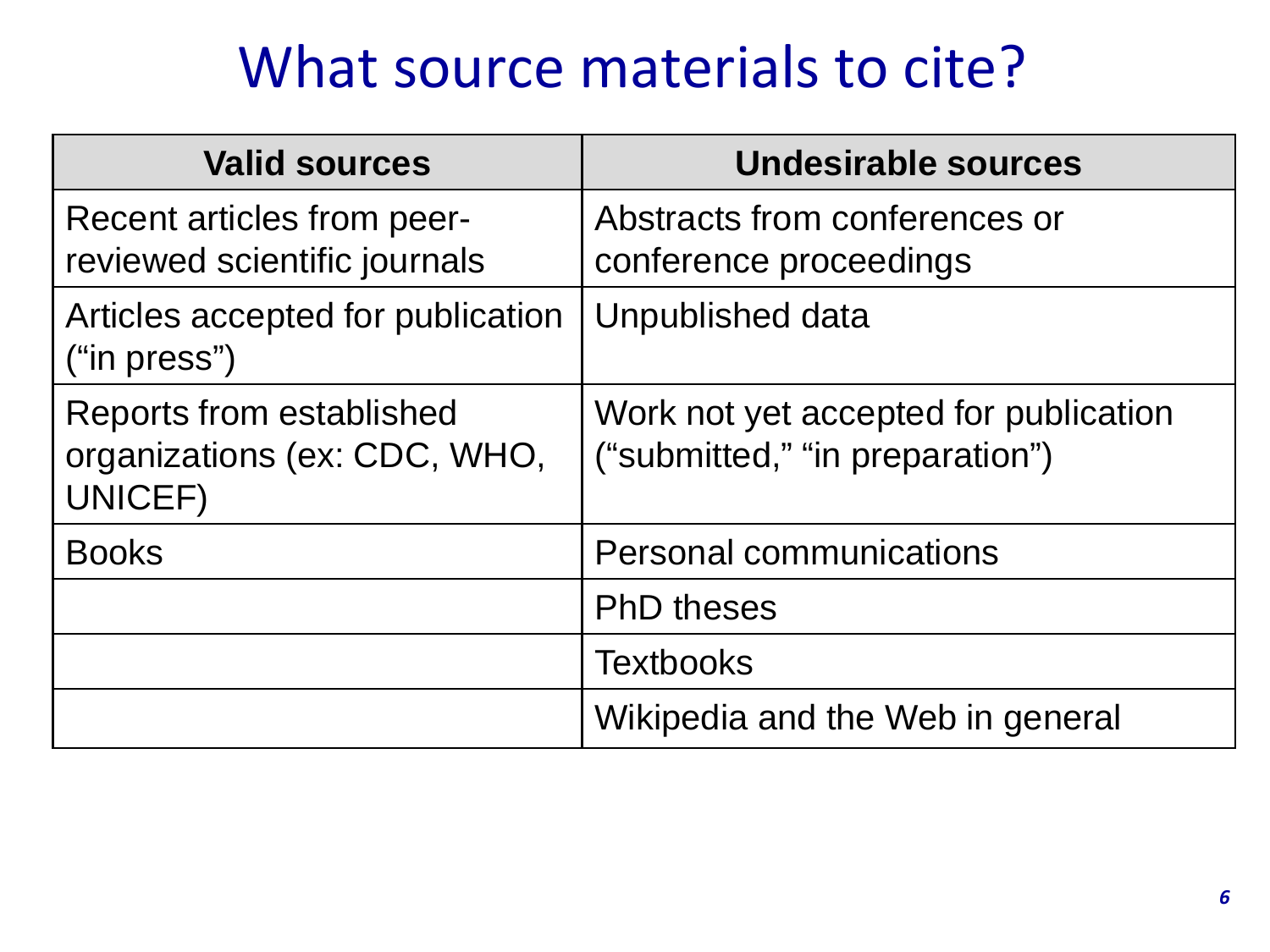# Reference slide: Formatting of references

- *Citing Medicine: The NLM Style Guide for Authors, Editors, and Publishers [Internet]. 2nd edition*
- Free download
- Consult the journal's *Instructions to authors*



#### **www.ncbi.nlm.nih.gov/books/NBK7256/**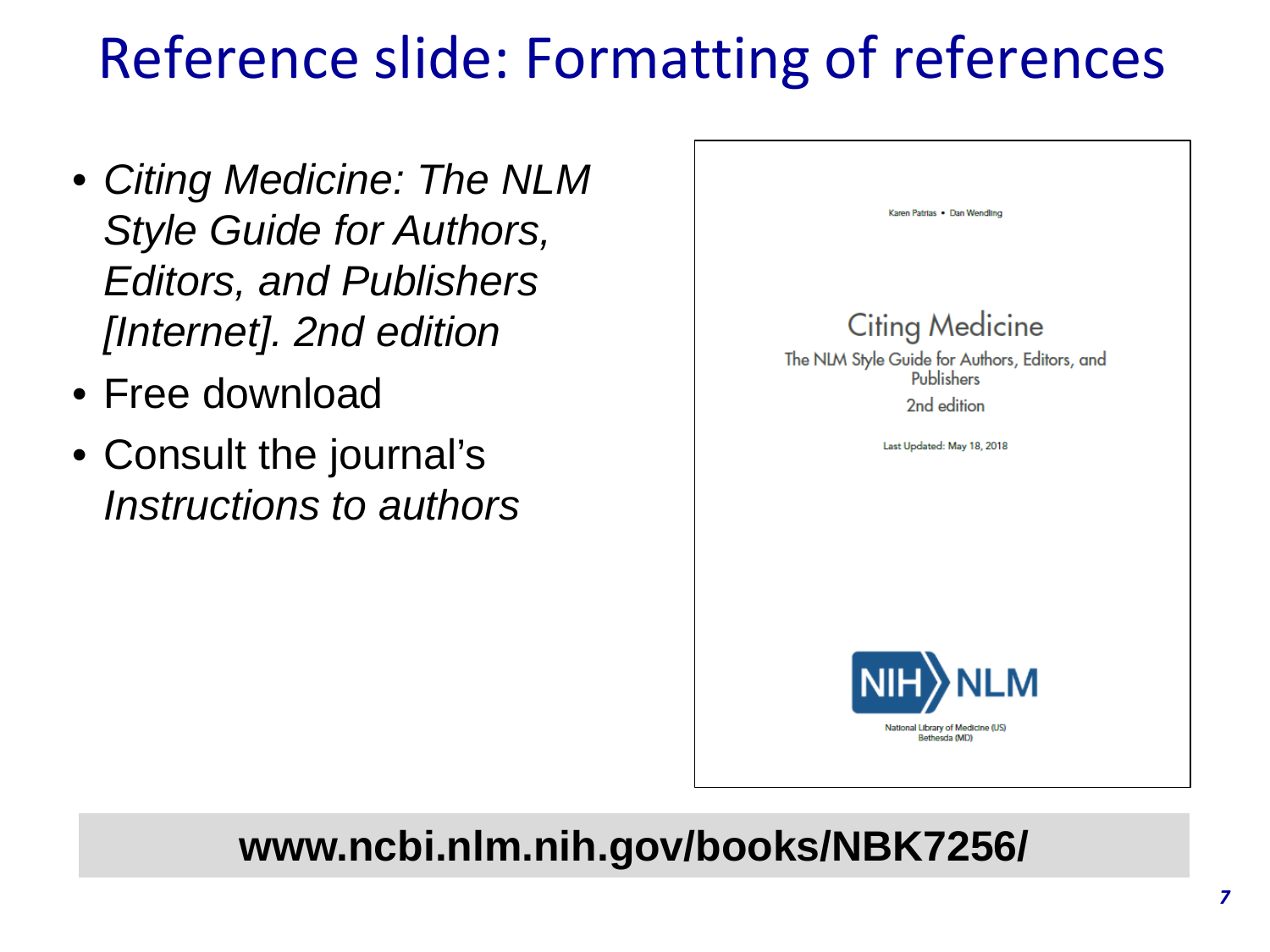# Levels of editing (comprehensive edit)



*Adapted from http://iped-editors.org/About\_editing/Levels\_of\_editing.aspx*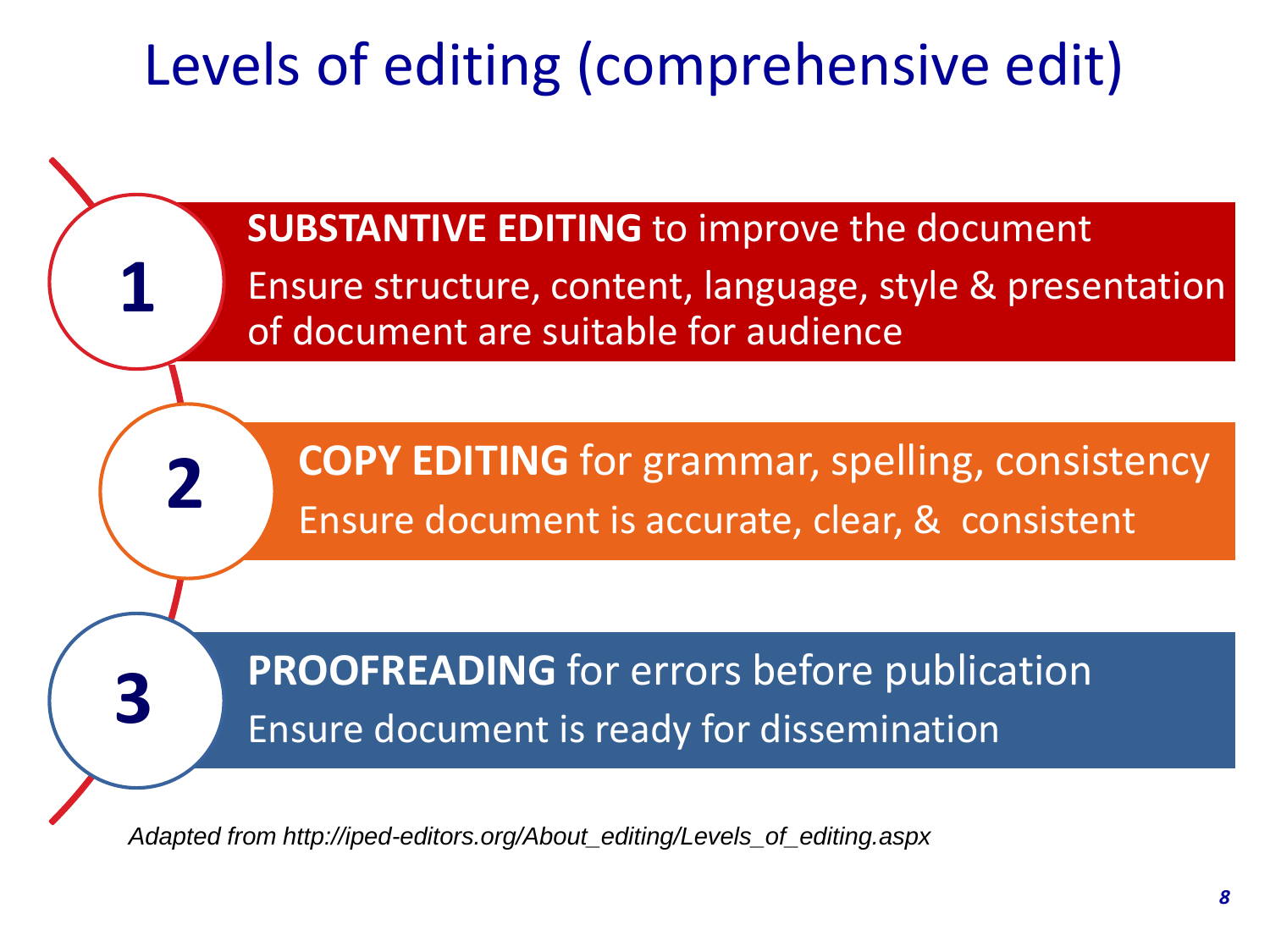# The editing process

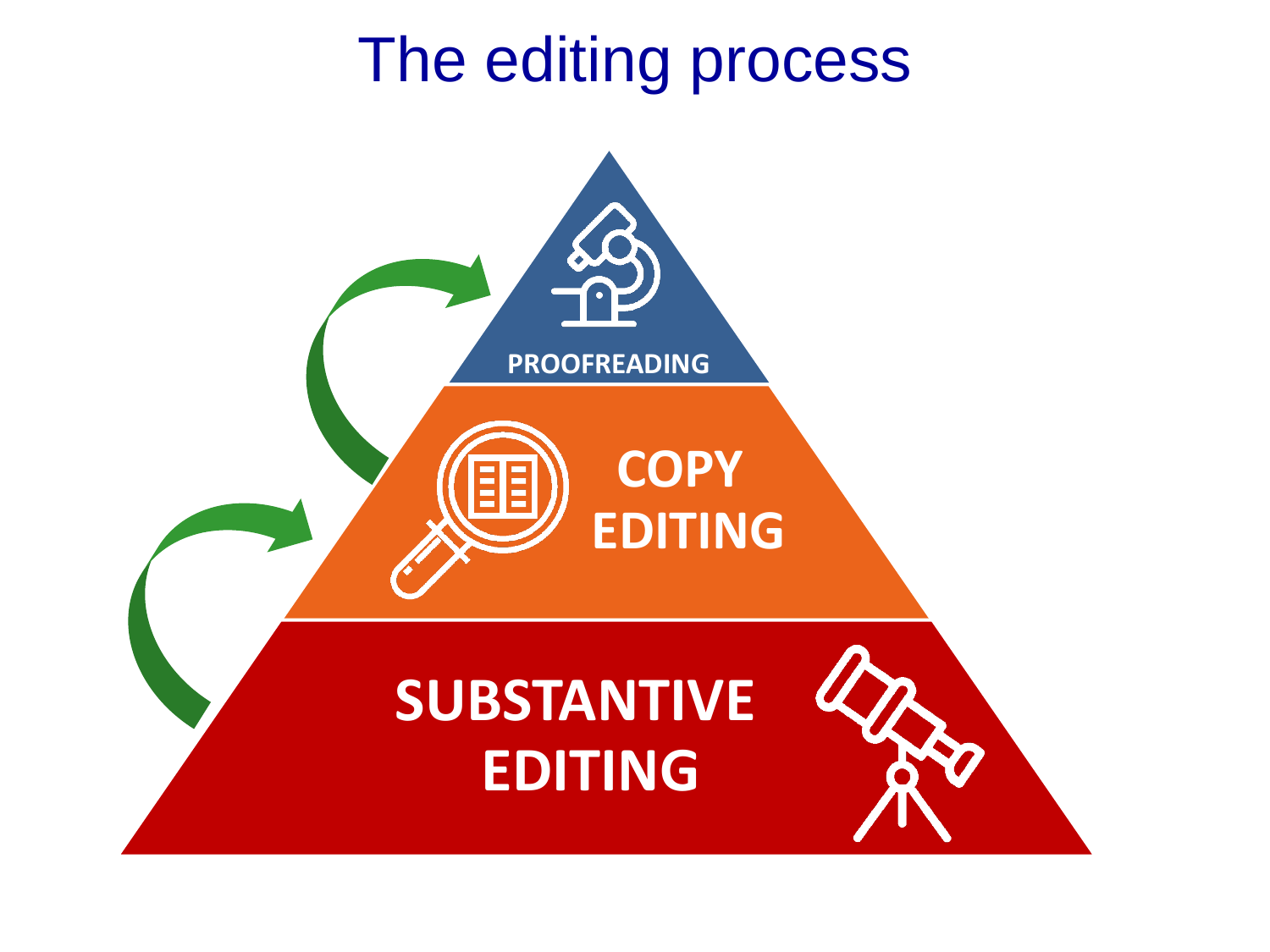## Types of editing: *The forest, the tree, the leaf*

#### **Substantive editing:**

deals with content

- Overall soundness of arguments and thesis
- Impact
- **Clarity**
- **Readability**
- Style

**Copy editing:** deals with form, mechanics

- Grammar
- Vocabulary
- Spelling
- **Punctuation**
- Sentence structure
- Paragraph structure
- **References**

**Proofreading:** deals with quality control

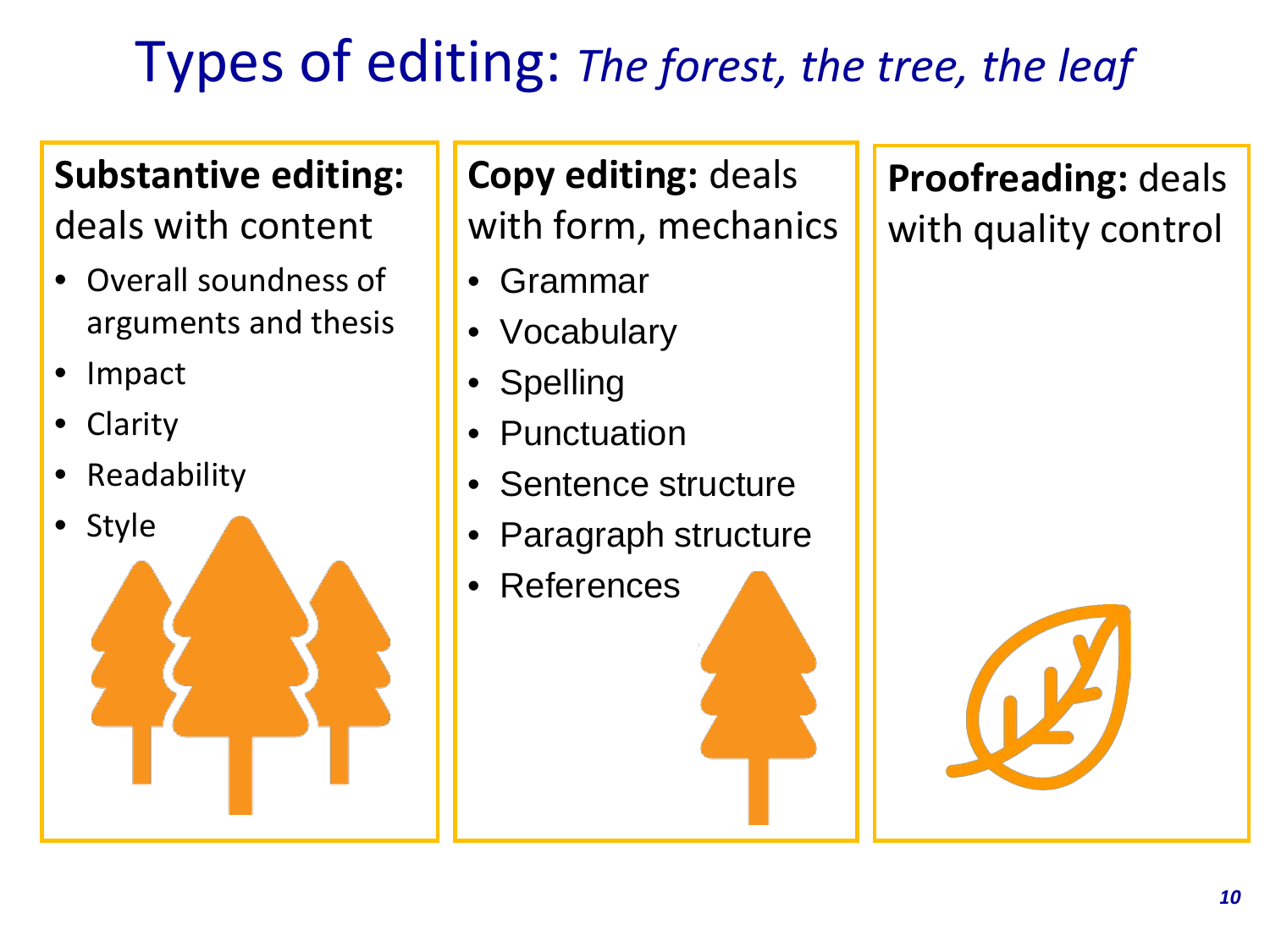"Songs are not written, they are rewritten." *Johnny Mercer*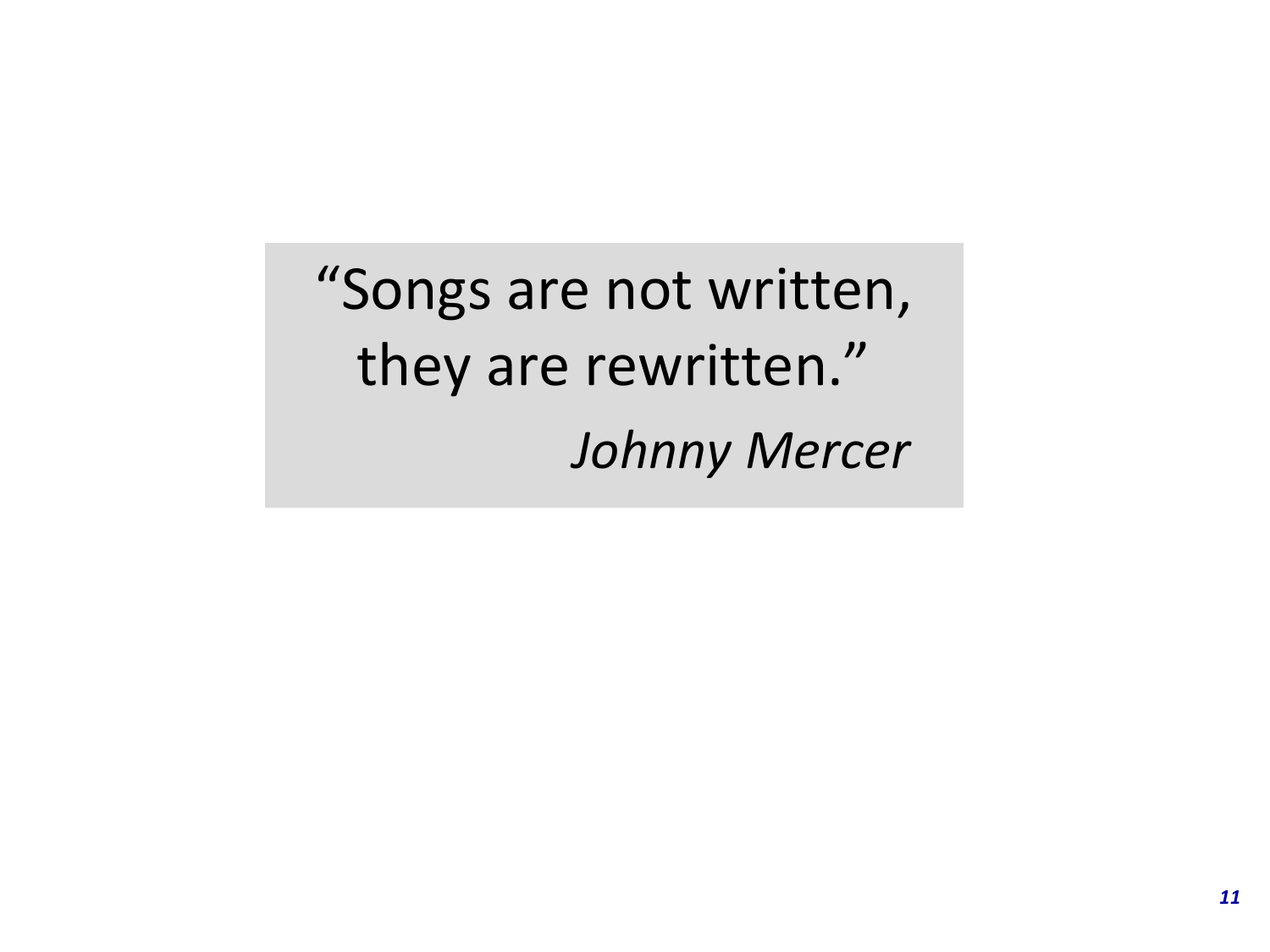## 1. Substantive editing

- Focus: overall goal of the project
- Editor task: work with author to discuss document
- Questions to ask:
	- What is the purpose of the document (inform or persuade)?
	- Who is the audience (general public, scientist, policy maker)?
	- When is this due (how long do I have to work on this?)
	- What do you want reader to know (main message)?
	- What do the readers know/don't know about the topic?
	- How is the document meant to be read (in one sitting, in sections?)
	- Where is the document published (online, in journal)?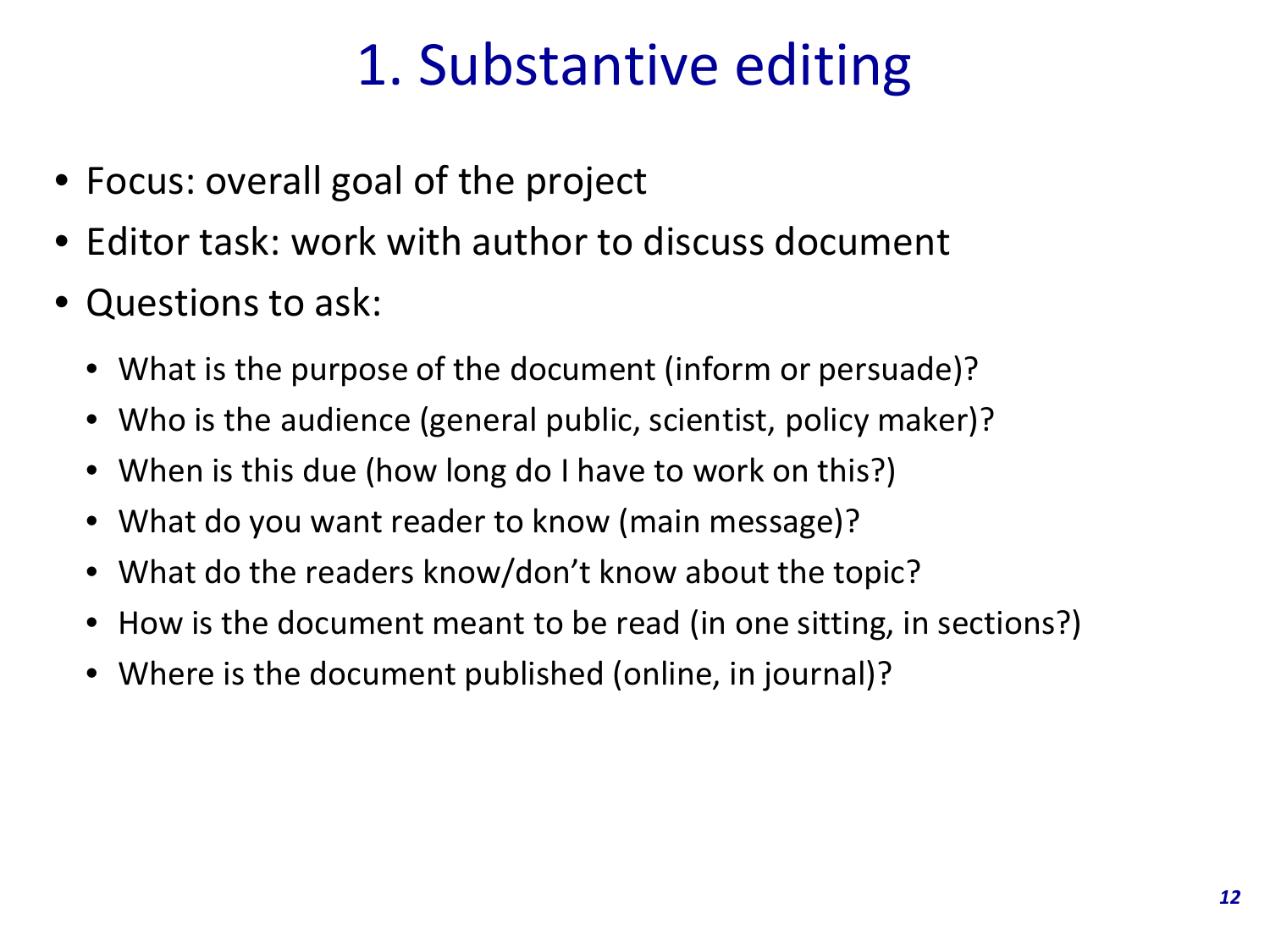## What substantive editing involves

- Overall structure and style of document
	- Is the document complete (illustrations, references, index)?
	- Is the document organized logically?
	- Are rewrites needed?
	- Are the sections structured logically?
	- Is the language level appropriate for audience?
	- Is the flow logical?
- What is does NOT involve:
	- Not grammar or spelling
	- Not re-write of sentences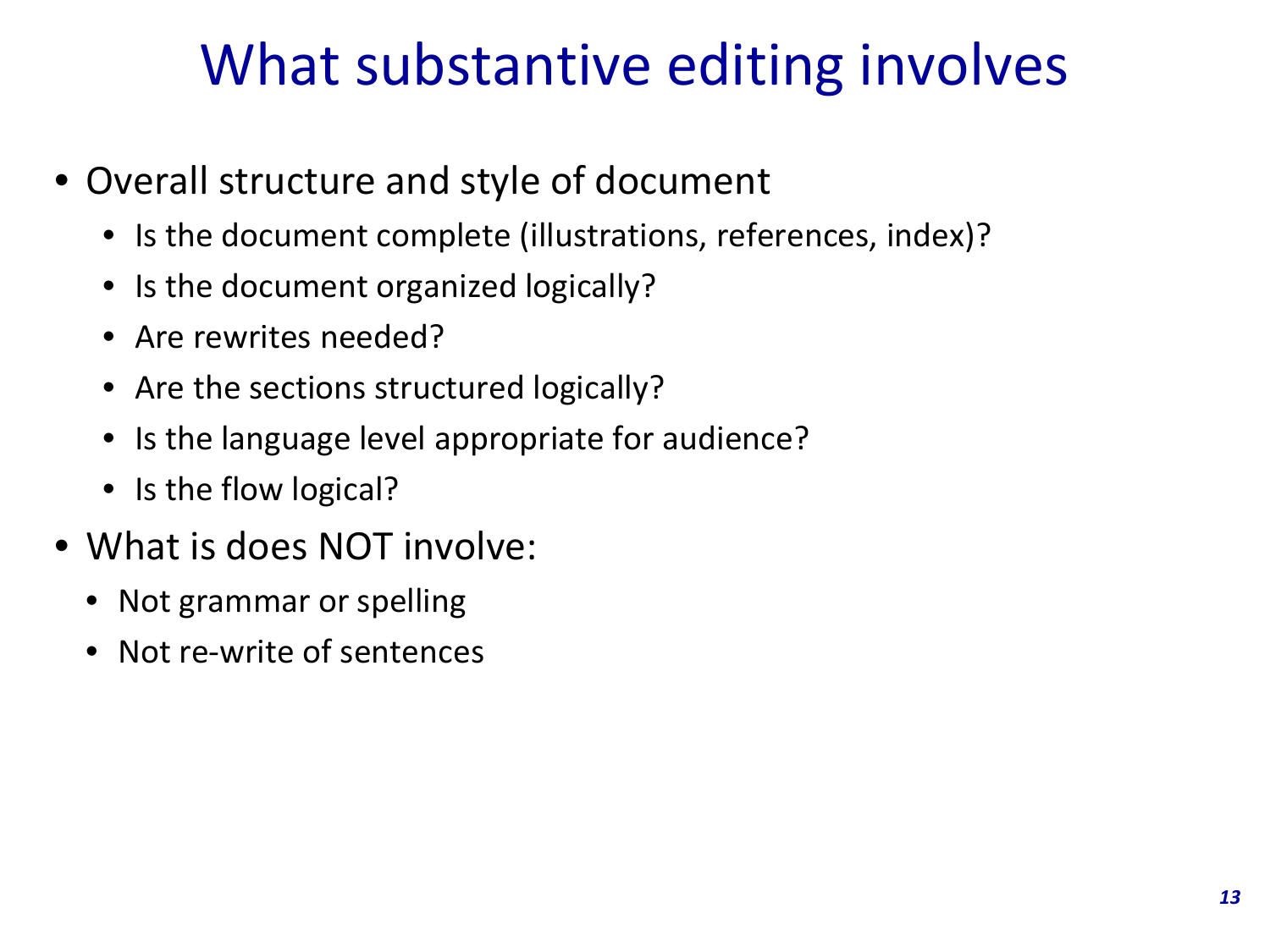# 2. Copy editing

- Focus: correctness, consistency, and clarity
- Copy editor task: Take a text, and make it better
- Deals with
	- Grammar
	- Punctuation
	- Spelling
	- Capitalization
	- Syntax
	- Overall correctness and consistency

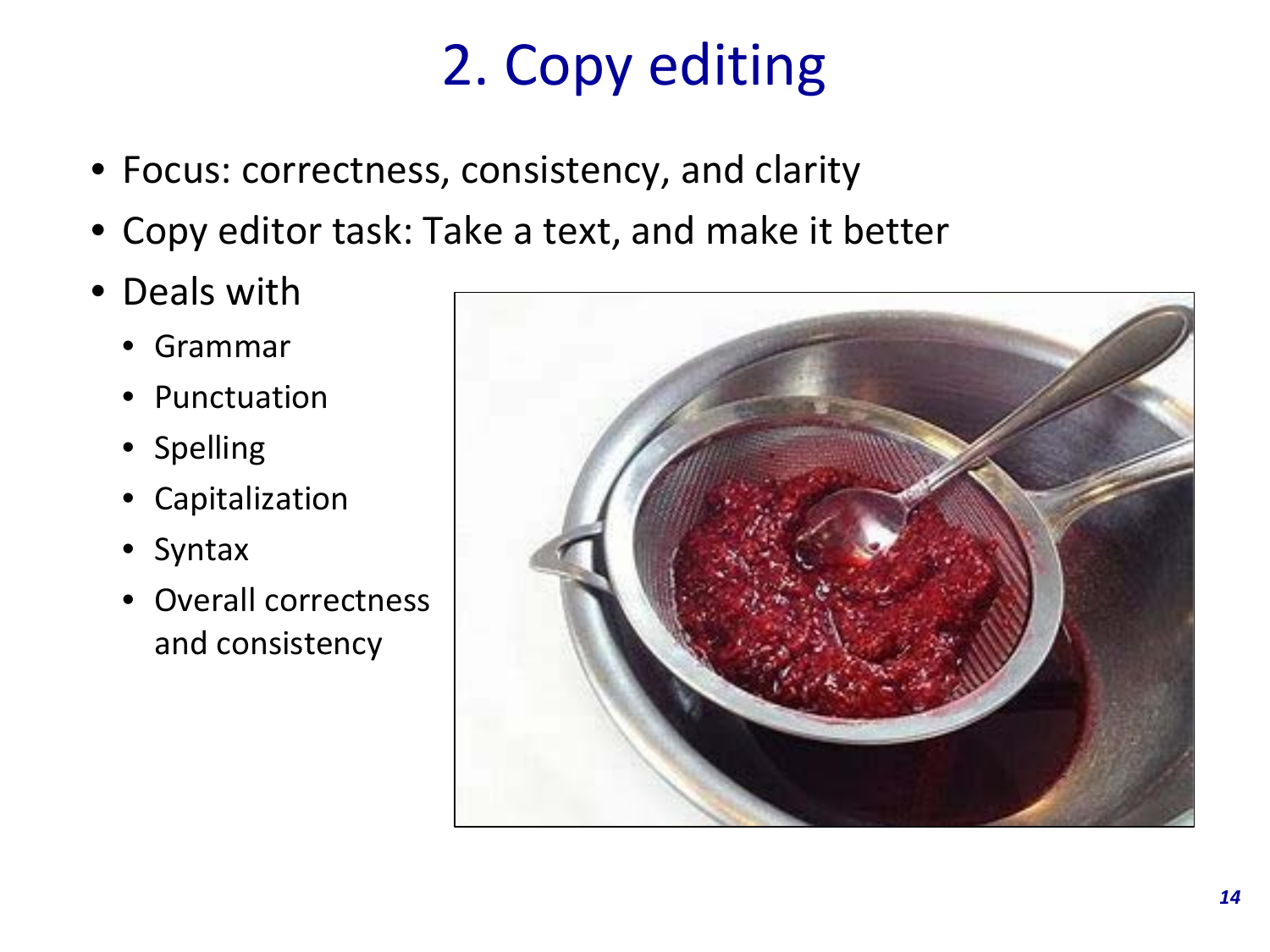# Copy editing areas

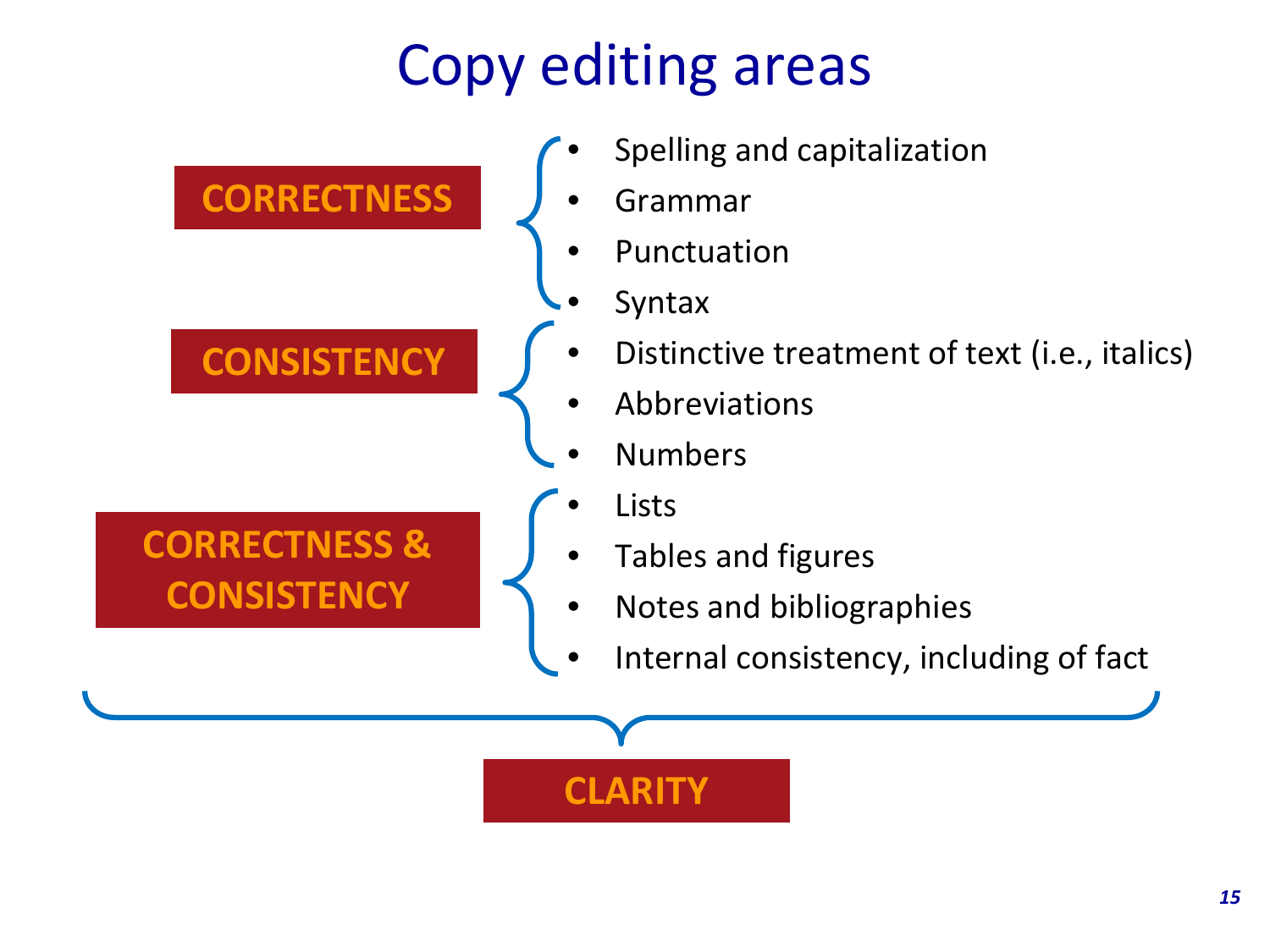# 3. Proofreading

- Focus: Quality control
- Copy editor task: Take one final look to make sure the document is ready for publication
- Deals with:
	- Typos
	- Formatting issues
	- Design and layout
	- Errors missed in previous edits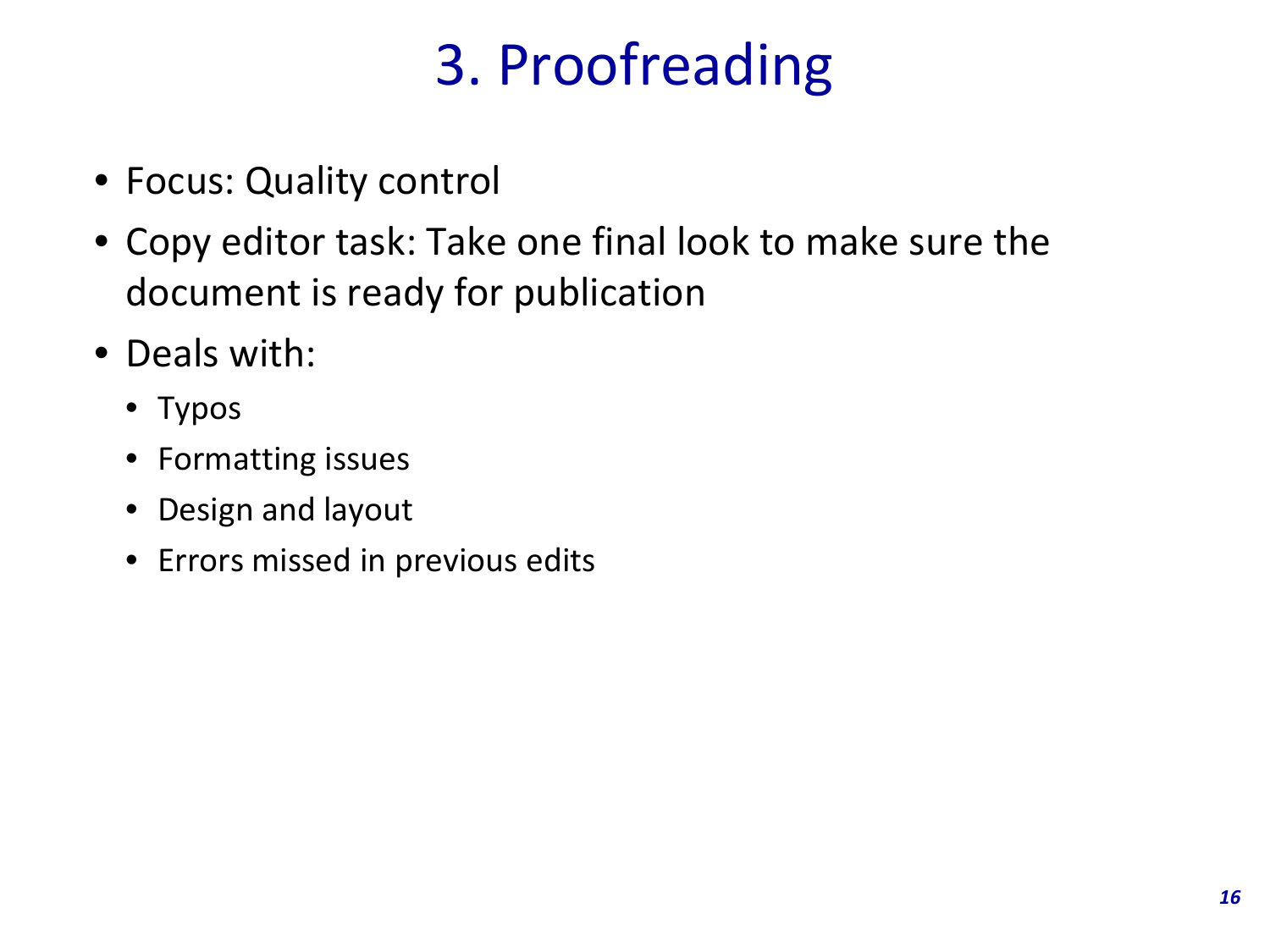## Proofreading components

- Check against previous copy
	- Are all edits done, amendments inserted, errors fixed?
- Check for completeness
	- Preliminary matter (cover, table of content, copyright, publication information)
	- Text (abstract, IMRAD sections, tables, graphs, references, index, appendices)
- Proofing
	- Spellcheck, typos, punctuation errors
- Format
	- Page numbers, headings, subheadings, widows, orphans, spacing, idents, logos
- Style
	- Does the language and the format follow the style guide?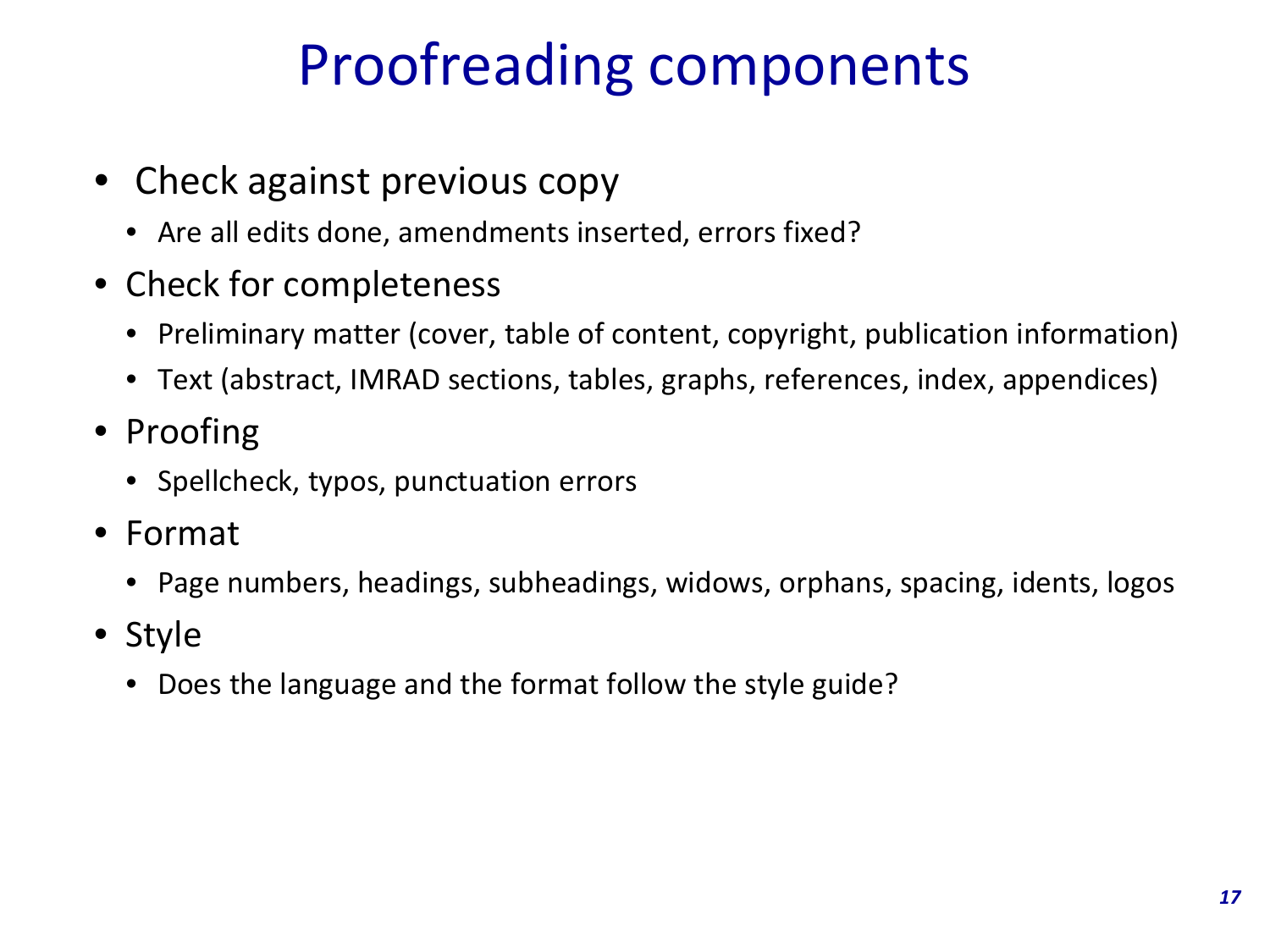# Proofreading tips

- Allow lots of time
- Use spellchecker
- Proofread printed document (not on computer)
- Read slowly in quiet area
- Proofread several times
- Give to another person to proofread too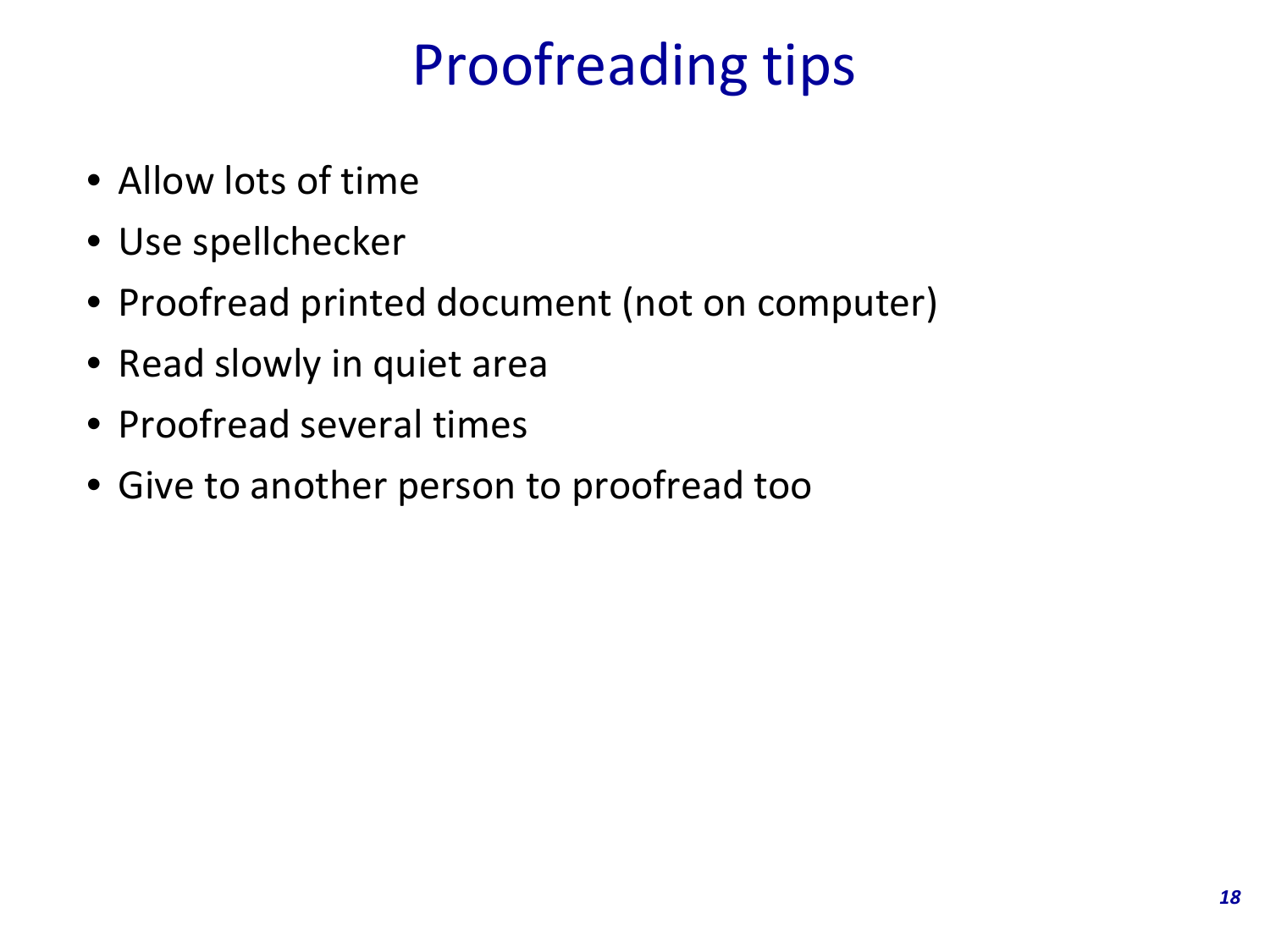# Proofreading: Type of errors

- Spelling
- Incorrect word division
- Punctuation
- Grammar and usage
- Styling inconsistencies
- Content (or fact) errors
- Dropped copy
- Garbled copy
- Transpositions
- The letter ell for the numeral one or vice versa
- Repeated letters, words, and symbols
- Incorrect placement of elements
- Incorrect numbers and dates
- Misplacement of art
- Word blocks and hyphen stacks
- Incorrect specifications
- Errors in type size
- Errors in spacing
- Wrong font
- Incorrect measure
- Letterspacing and excessive space between words and lines
- Errors in alignment of turnovers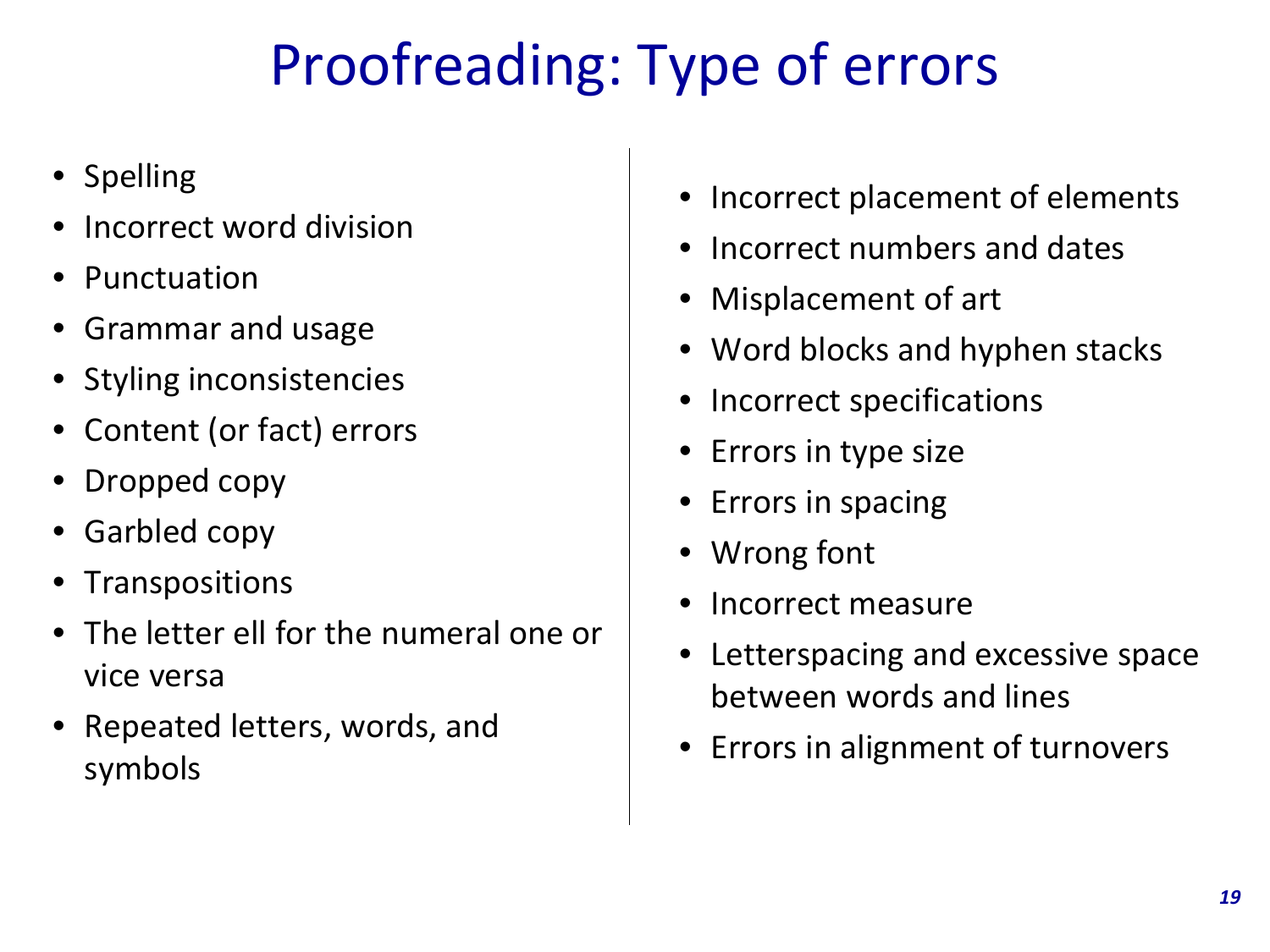# Editing and proofreading tools

- Two ways to edit manuscripts:
	- Electronically, using the track changes features in MS word
	- By hand, using standard proofreading symbols

| <b>Marginal</b><br>Mark | <b>Textual Mark</b>             | <b>Instruction</b>        | <b>Marginal</b><br>Mark  | <b>Textual Mark</b>                         | <b>Instruction</b>        |
|-------------------------|---------------------------------|---------------------------|--------------------------|---------------------------------------------|---------------------------|
| the/a                   | In first step, model            | insert                    | (ítal)                   | strains of E coli                           | set <i>italic</i>         |
|                         | refer back to                   | delete                    | (bf)                     | <b>Discussion</b>                           | set boldface              |
| #                       | Genesplice                      | insert space              | (If)                     | given (5 mg) daily                          | set lightface             |
| thin #                  | 300,000                         | insert thin space         | rom                      | we emphasize that                           | set roman                 |
| П                       | This analysis                   | insert 1-em space         | v                        | $3.27 \times 109$                           | set superscript           |
| n<br>Ü                  | EEG recording                   | close up space            | 5                        | $2H_2 + Q = 2H_2O$                          | insert subscript          |
| Ĵ                       | innoculate                      | delete + close up         | (wf)                     | One participant) had                        | wrong font                |
| ௐ                       | mpo for 8 h                     | spell out                 | stet                     | and a double helix                          | stet (let it stand)       |
| a                       | seperate study                  | substitute                | $\left( \bullet \right)$ | The study ended                             | insert period             |
| (tr)                    | mean/rate/error/                | transpose                 | ∧                        | Moreover the data                           | insert comma              |
| ſ                       | the RNA. We found               | new paragraph             | ⊕                        | on the following list.                      | insert colon              |
| (run in)                | The following five<br>criteria  | no paragraph              | Ą                        | in all cases however,                       | insert semicolon          |
|                         | Use of anti-inflam-<br>matory   | break line                | ?                        | What is the dose                            | insert question<br>mark   |
|                         | г<br>to find the                | move left                 | $=$                      | double, blind study                         | insert hyphen             |
|                         | to find the                     | move right                |                          | pp 300 / 305                                | set en dash               |
| $\Box$                  | The drugs have                  | move up                   |                          | the lowest-1, 2, and<br>5-were added        | set em dash               |
|                         | The drugs have                  | move down                 | ́                        | 15 years experience                         | insert apostrophe         |
| ıг                      | <b>Chapter Title</b>            | center                    | るなん ふくしょう ふくしゅう          | said that the side<br>effects were minimal. | insert quotation<br>marks |
|                         | P <r.001<br>P&lt; 05</r.001<br> | align vertically          | ∉/ ≱                     | tuberculosis TB,                            | insert parentheses        |
| caps                    | Medline                         | capitalize                | U 1                      | (in tuberculosis TB)                        | insert brackets           |
| (lc)                    | <b>DN</b> /kse                  | lowercase                 | (minus)                  | $x^2 + y^2$                                 | set minus sign            |
| $c + ic$                | journal article                 | capitalize +<br>lowercase | equals)                  | $x^2 - y^2$ , $z^2$                         | insert equals sign        |
| (SC)                    | d-galactose                     | set small caps            | (prime)                  | The $51$ terminus                           | set prime sign            |

*Source: www.biomedicaleditor.com/proofreading-marks.html*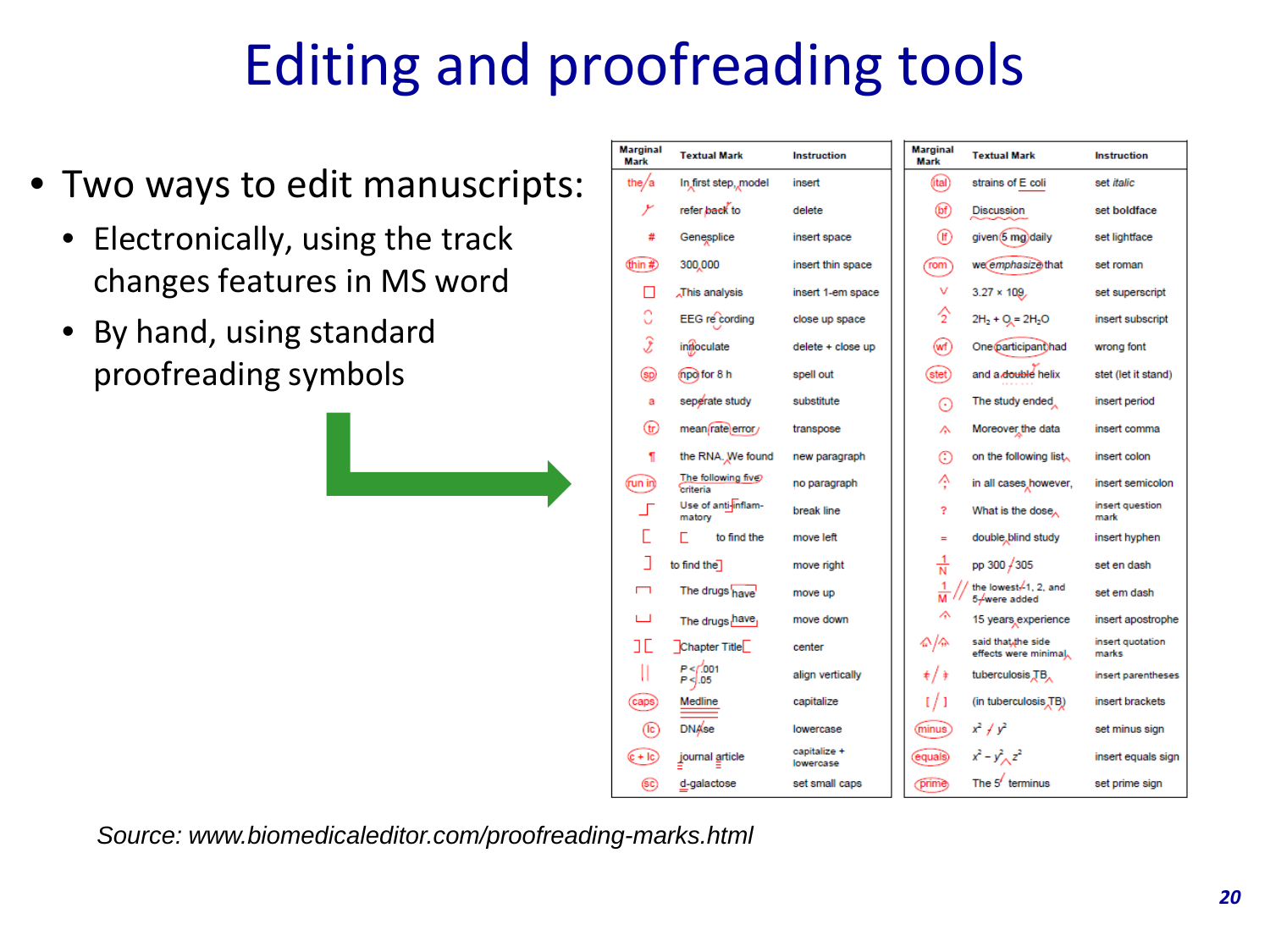# The style sheet/style guide/style manual

- **Definition:** Document detailing a set of writing, editing, and formatting standards of a publisher, publication, or organization
- **Goal:** Ensure all documents are uniform in style and format
- Topics covered:
	- Punctuation
	- Spelling
	- Word use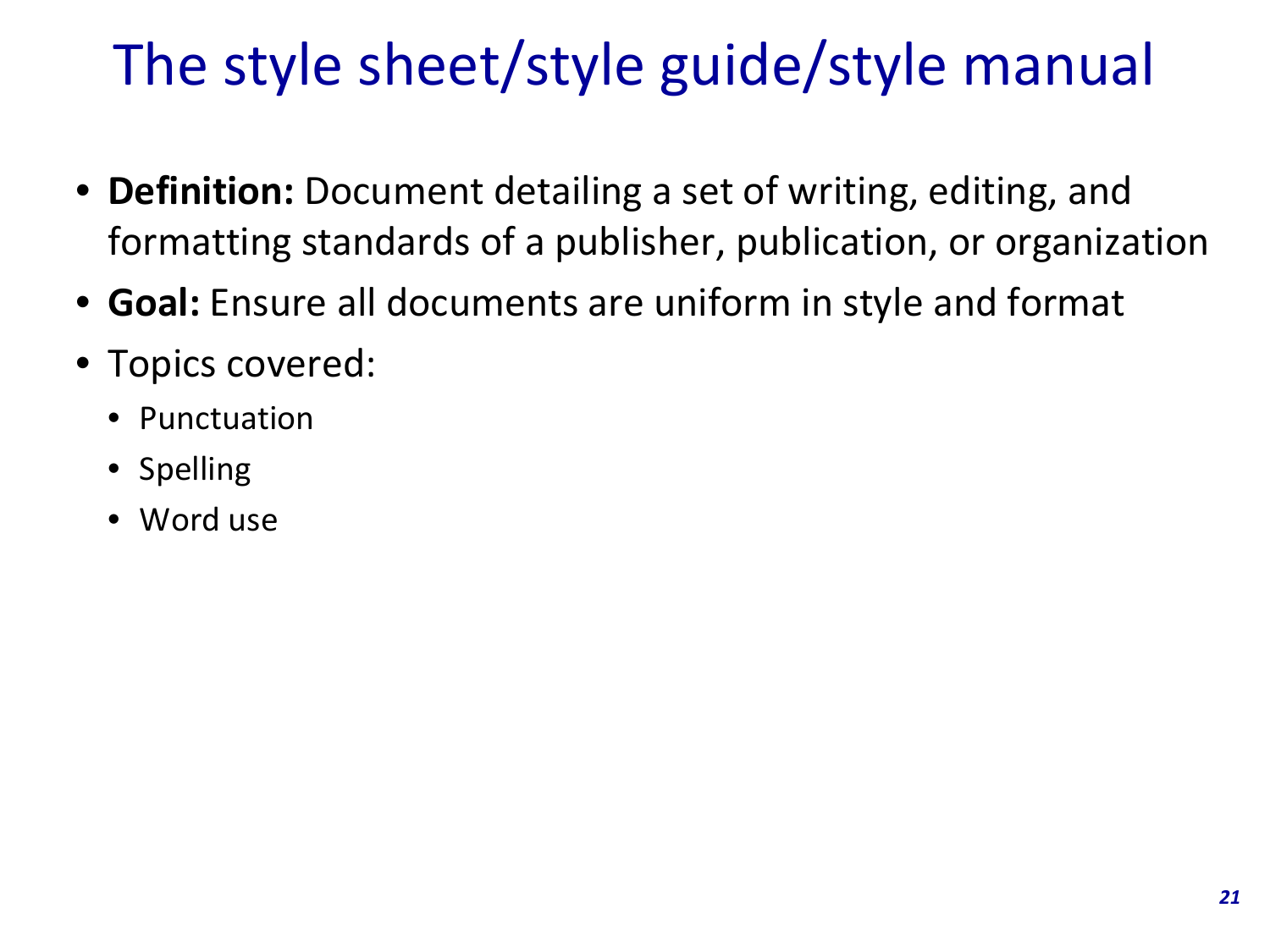# Style guide topics

#### **General categories**

- **Punctuation**
- Numbers
- Abbreviations
- Bibliographic style
- Distinctive treatment of words
- List style
- Table/graph/chart style
- Repeated headings/instructions
- Caption/legend style
- Cross-reference (callout) style
- Character names/people
- Locations/place names

#### **Alphabetical list**

- Spelling variants
- Difficult-to-spell technical or *very* uncommon words
- Proper nouns (people, places, products, events, buildings, etc.)
- Foreign-language terms
- Compound words
- Slang, jargon, technical language
- Agreement issues (collective nouns, pronoun use to avoid bias, pronoun use for institutions, animals, etc.)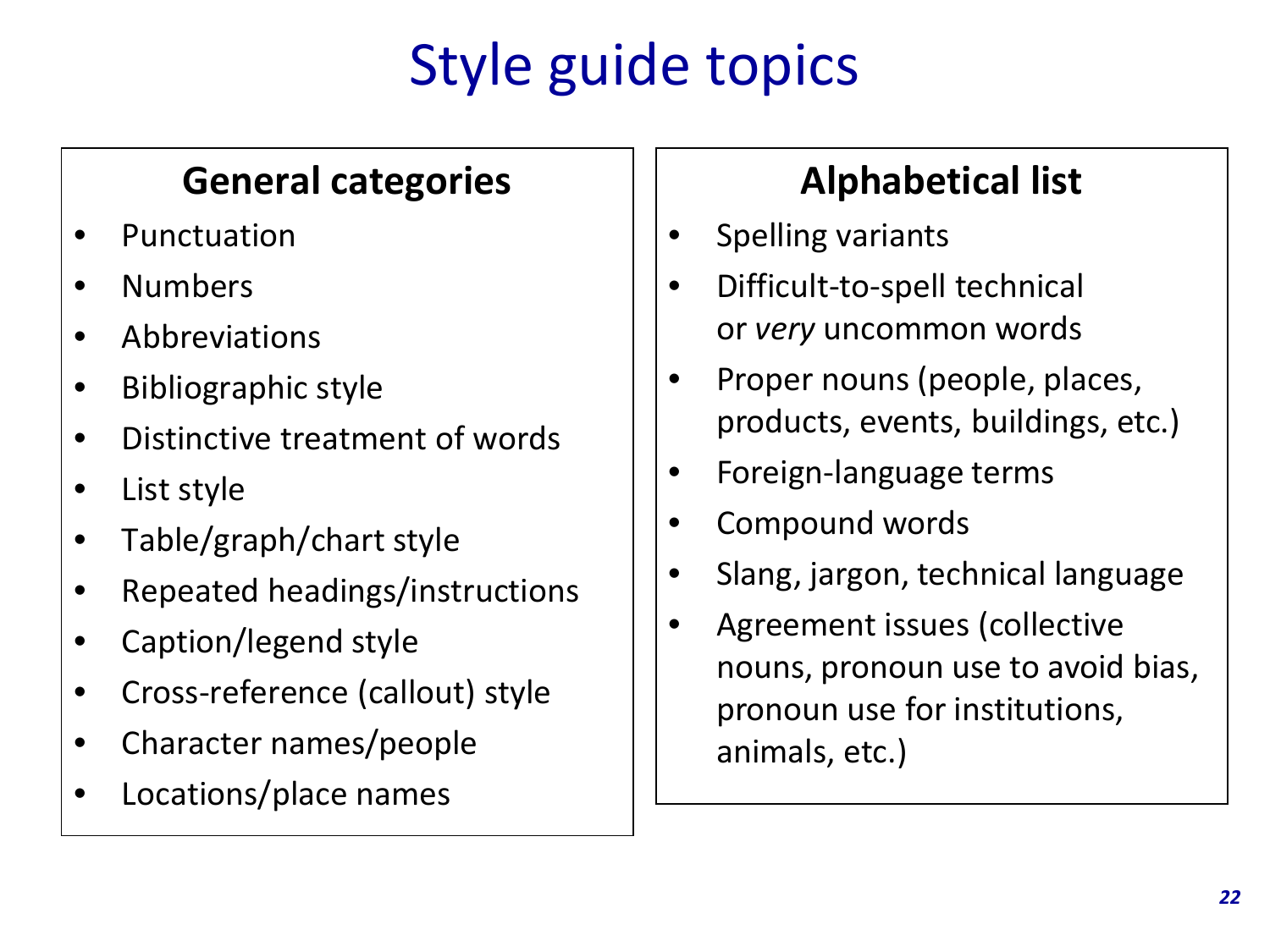## Three science style manuals



#### **https://tinyurl.com/yacwhwl7**

### **Scientific Style and Format**

The CSE Manual for Authors. **Editors, and Publishers** 

#### **8th Edition**

**Council of Science Editors** 

**https://tinyurl.com/y7ha73xn**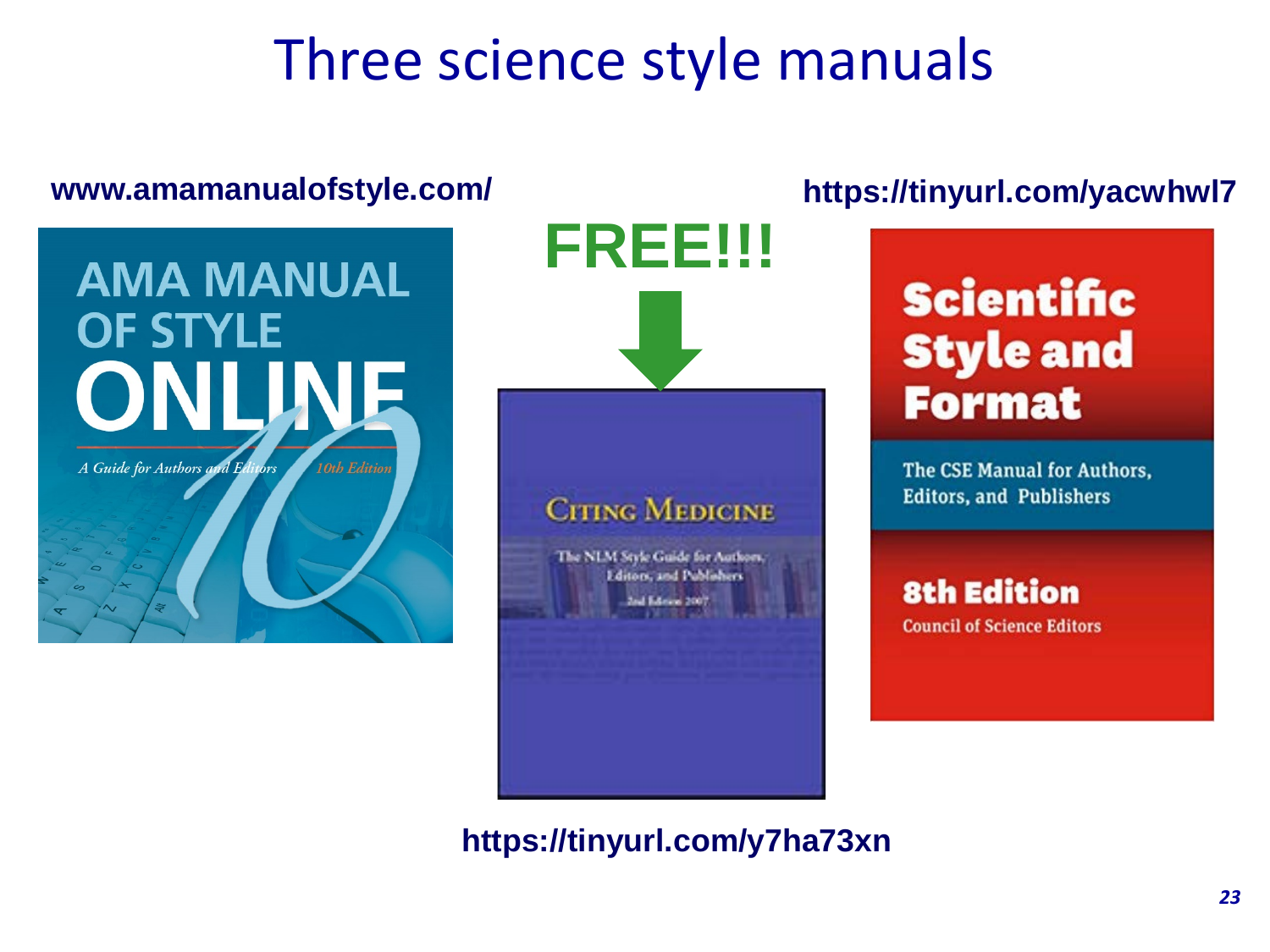# Other style guides

- Uniform Requirements for Manuscripts Submitted to Biomedical Journals [\(www.nlm.nih.gov/bsd/uniform\\_requirements.html](http://www.nlm.nih.gov/bsd/uniform_requirements.html) )
- The Chicago Manual of Style (online)
- ICMJE Recommendations (pdf )
- APA Style CENTRAL (online)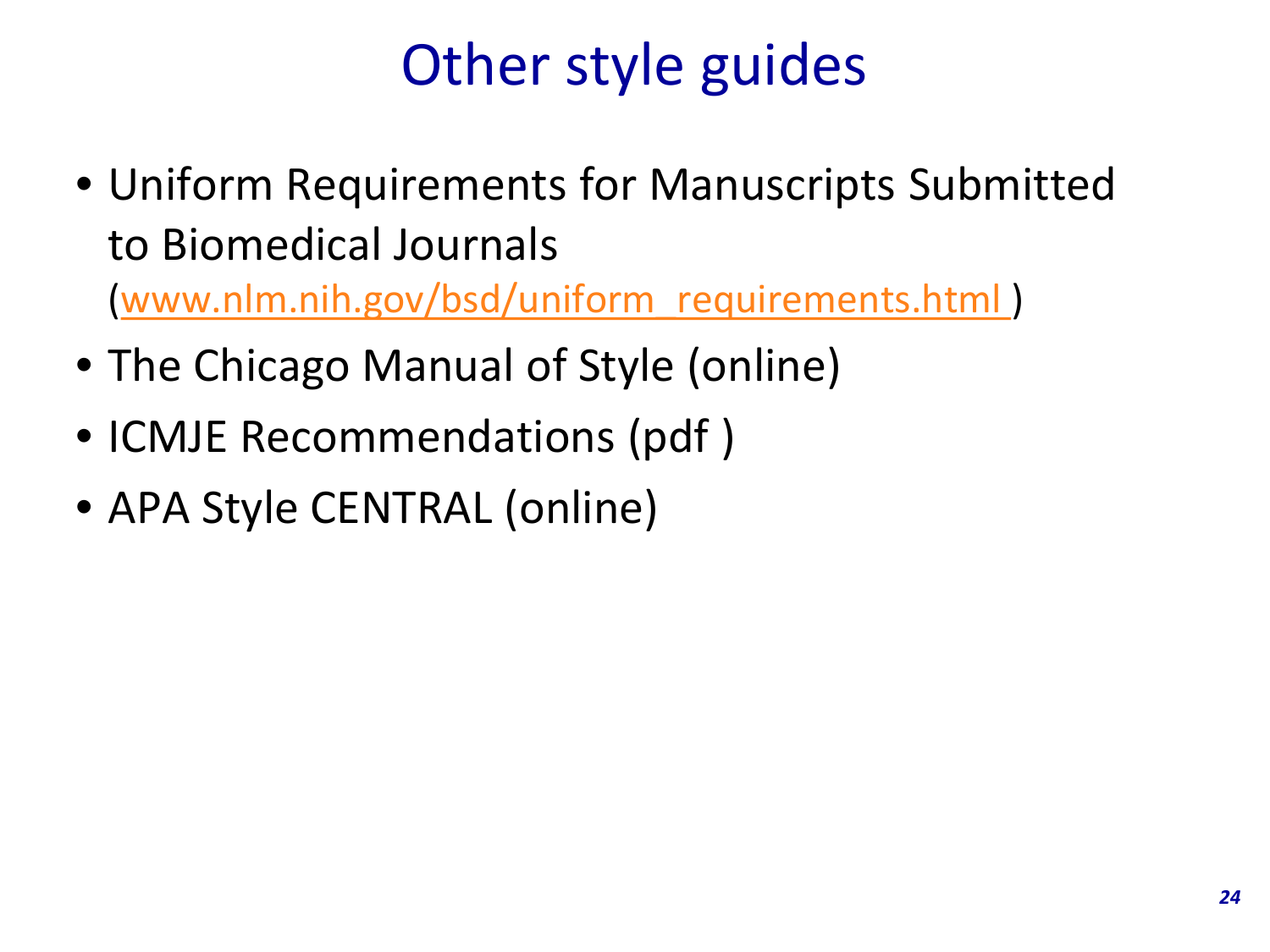# The brand style guide

- **Definition:** Document detailing a set of visual rules for the organization
- **Goal:** Ensure all documents have the same look and feel
- Represents the identity of the organization
- Covers all material types (printed, web, PPTs, posters, business cards, etc…)
- Graphic elements covered:
	- Logos (color, size, location, rules for using)
	- Tagline, mission
	- Colors (departments color scheme, document titles, subtitles, etc
	- Fonts (what families)

**Serves as the visual DNA of the organization**